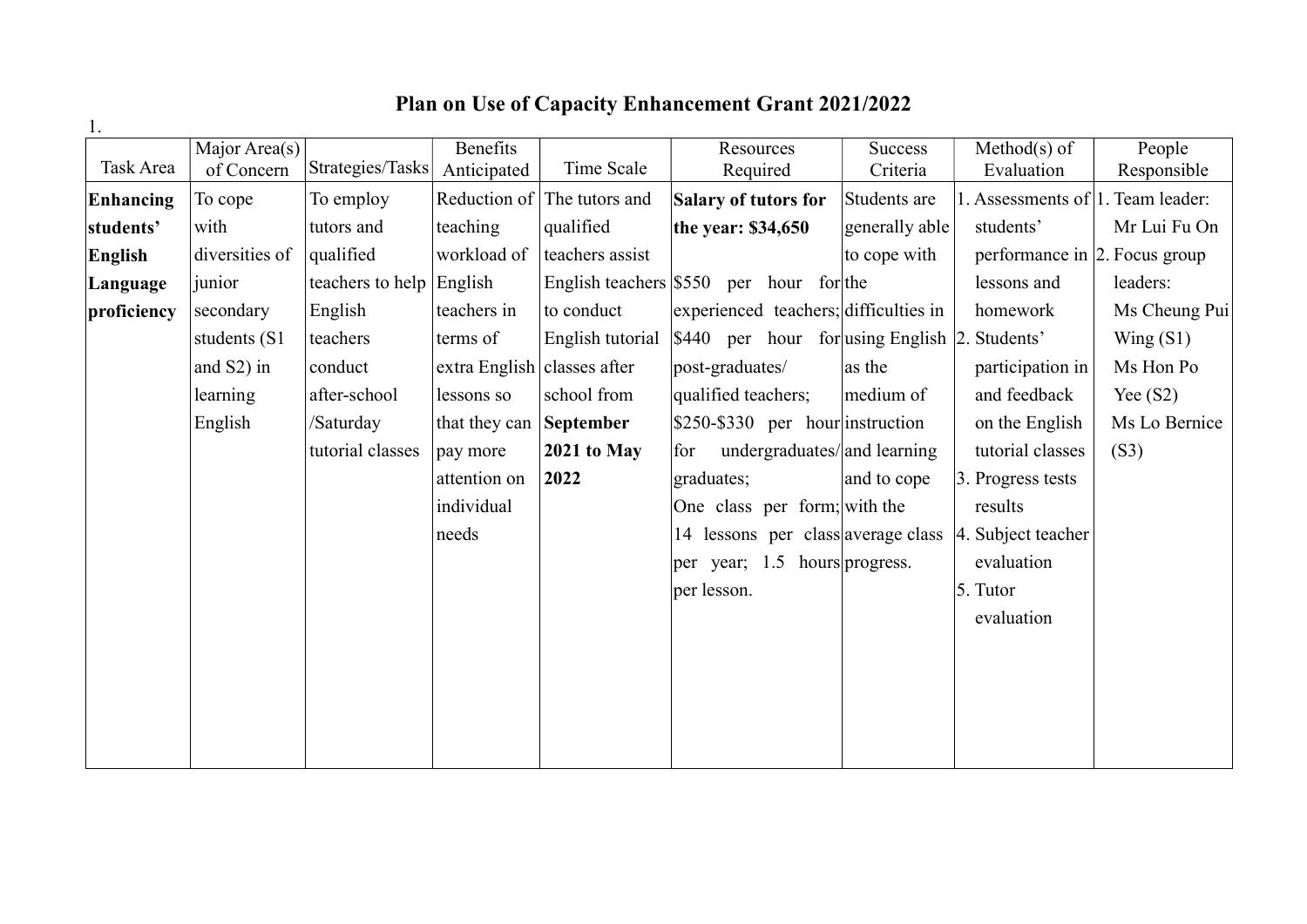| ٠       |
|---------|
|         |
| I<br>۰. |

| 2.             |                             |                        |                            |                |                          |                |                                |              |
|----------------|-----------------------------|------------------------|----------------------------|----------------|--------------------------|----------------|--------------------------------|--------------|
| Task Area      | Major Area(s)<br>of Concern | Strategies/Tasks       | <b>Benefits</b>            | Time Scale     | Resources                | <b>Success</b> | $Method(s)$ of                 | People       |
|                |                             |                        | Anticipated                |                | Required                 | Criteria       | Evaluation                     | Responsible  |
| Enhancing      | To foster                   | 1. To employ           | Reduction of               | The tutors     | Salary of tutors for     | Students       | 1. Assessments of Team leader: |              |
| students'      | junior/senior               | part-time              | teaching                   | assist         | the year: \$50,000       | are            | students'                      | Mr Lui Fu On |
| <b>English</b> | secondary                   | native                 | workload of                | English        |                          | generally      | performance                    |              |
| Language       | students'                   | speakers or            | English                    | teachers to    | $$550$ per hour, for     | able to        | by tutors                      |              |
| proficiency    | interest in                 | native-like            | teachers;                  | conduct        | native speakers/         |                | cope with 2. Students'         |              |
|                | learning                    | speakers as            | opportunities              | English        | native-like speakers     | the task in    | participation in               |              |
|                | English;                    | tutors to              | for students to            | classes after  | with expertise in a      | using          | and feedback                   |              |
|                | possible                    | help English engage in |                            | school from    | special field or         | English        | on the English                 |              |
|                | programmes                  | teachers               | communicative              | September      | experienced teachers; 2. | Quality of     | programmes                     |              |
|                | are English                 | conduct                | activities with            | $2021$ to July | \$440 per hour for       | products       | 3. Progress                    |              |
|                | through:                    | after-school           | native speakers; 2022      |                | post-graduates and       |                | reports from                   |              |
|                | film script-                | /Saturday              | opportunities to           |                | qualified teachers;      |                | teacher-in-                    |              |
|                | writing; rap                |                        | programmes shift the focus |                | \$250-330 per hour for   |                | charge                         |              |
|                | singing, radio              | 2. To hire             | of language                |                | undergraduates;          |                |                                |              |
|                | programme;                  | services               | study to                   |                |                          |                |                                |              |
|                | thinking skills;            |                        | from outside language use  |                | 1.5 hours per session;   |                |                                |              |
|                | poetry; on-line             | agencies               |                            |                | actual number of         |                |                                |              |
|                | learning,                   |                        |                            |                | sessions may vary.       |                |                                |              |
|                | drama, debate               |                        |                            |                |                          |                |                                |              |
|                | etc                         |                        |                            |                |                          |                |                                |              |
|                |                             |                        |                            |                |                          |                |                                |              |
|                |                             |                        |                            |                |                          |                |                                |              |
|                |                             |                        |                            |                |                          |                |                                |              |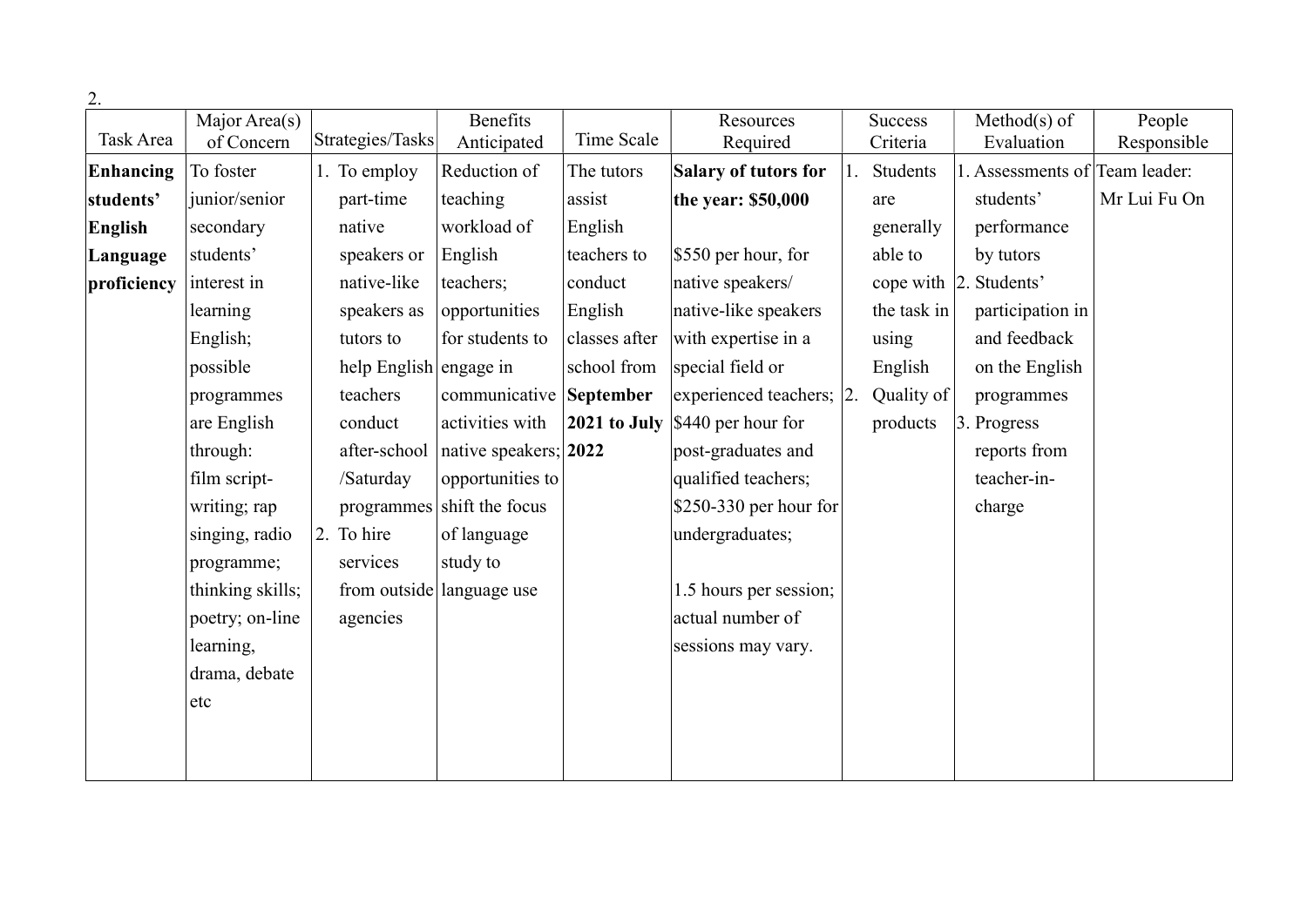| 3.               |                              |                              |                                      |                   |                                   |    |                             |    |                                |                    |
|------------------|------------------------------|------------------------------|--------------------------------------|-------------------|-----------------------------------|----|-----------------------------|----|--------------------------------|--------------------|
| Task Area        |                              | Major Area of Strategies/Tas | <b>Benefits</b>                      | Time Scale        | Resources                         |    | <b>Success</b>              |    | $Method(s)$ of                 | People             |
|                  | Concern                      | $\rm ks$                     | Anticipated                          |                   | Required                          |    | Criteria                    |    | Evaluation                     | Responsible        |
| Enhancing        | To cope with                 | To employ a                  | 1. Reduction of<br>workload of       | The tutor assists | Salary of tutors<br>for the year: | 1. | A variety of<br>teaching    |    | Assessments<br>of students'    | Mr Poon Kam<br>Lun |
| students'        | diversities of               | part-time tutor              | Chinese                              | Chinese teachers  | \$7,700                           |    | materials                   |    | performance                    |                    |
| interest in      | junior                       | or qualified                 | teachers;                            | to conduct        |                                   |    | about Chinese               |    | in lessons                     |                    |
| learning         | secondary                    | teacher to                   | Opportunities                        | lessons after     | $$550$ per hour for               |    | culture have                |    | and                            |                    |
| <b>Chinese</b>   | students (S1                 | conduct                      | for students to<br>enhance their     | school from       | experienced                       |    | been<br>developed.          |    | homework.                      |                    |
| <b>Culture</b>   | and S2) in                   | after-school                 | interest in                          | October 2021 to   | teachers; \$440<br>per hour for   | 2. | Students'                   | 2. | Students'                      |                    |
|                  | learning                     | lessons.                     | learning Chinese May 2022            |                   | post-graduates/                   |    | sentiment of                |    | participation<br>in the lesson |                    |
|                  | Chinese                      |                              | Language and<br>Chinese culture;     |                   | qualified                         |    | Chinese<br>culture and      |    | and feedback                   |                    |
|                  | culture.                     |                              | 3. Opportunities                     |                   | teachers;                         |    | language skills             |    | on the                         |                    |
|                  |                              |                              | for students to                      |                   | $$250-\$330$ per<br>hour for      |    | has been                    |    | programme.                     |                    |
|                  |                              |                              | improve                              |                   | undergraduates/                   |    | improved.                   | 3. | Feedback                       |                    |
|                  |                              |                              | language<br>proficiency;             |                   | graduates;                        | 3. | Students have<br>developed  |    | from subject<br>teacher.       |                    |
|                  |                              |                              | 4. Opportunities                     |                   | 1 hr./ lesson;                    |    | basic                       | 4. | Tutor                          |                    |
|                  |                              |                              | for students to                      |                   |                                   |    | foundation for              |    | evaluation.                    |                    |
|                  |                              |                              | reflect on<br>Chinese culture.       |                   | total 14 hours.                   |    | learning in<br>senior form. |    |                                |                    |
| <b>Enhancing</b> |                              |                              |                                      |                   | Salary of tutors                  |    |                             |    |                                |                    |
| students'        | 1. To assist                 | To employ                    | Reduction of                         | The tutors assist | for the year:                     |    | Students are                |    | 1. Assessments                 | Mr Wong Chi        |
| <b>Chinese</b>   | junior                       | part-time                    | teaching workload                    | Chinese teachers  | \$23,760                          |    | generally able to           |    | of students'                   | Wing               |
| Language         | secondary                    | tutors to help               | of Chinese teachers to conduct three |                   | \$550 per hour for                |    | cope with the               |    | performance                    |                    |
| proficiency      | students (S1                 | Chinese                      | in terms of extra                    | Chinese tutorial  | experienced                       |    | difficulties in             |    | in lessons and                 |                    |
|                  | to $S3$ ) to                 | teachers                     | Chinese lessons so                   | classes after     | teachers; \$440                   |    | learning Chinese            |    | homework.                      |                    |
|                  | cope with the conduct the    |                              | that they can pay                    | school from       | per hour for<br>post-graduates/   |    | and cope with the           |    | 2. Students'                   |                    |
|                  | difficulties in after-school |                              | more attention on                    | October 2021 to   | qualified                         |    | average class               |    | participation                  |                    |
|                  | learning                     | tutorial                     | individual needs.                    | <b>May 2022</b>   | teachers;                         |    | progress.                   |    | in and                         |                    |
|                  |                              | classes.                     |                                      |                   | \$250-\$330 per                   |    |                             |    | feedback on                    |                    |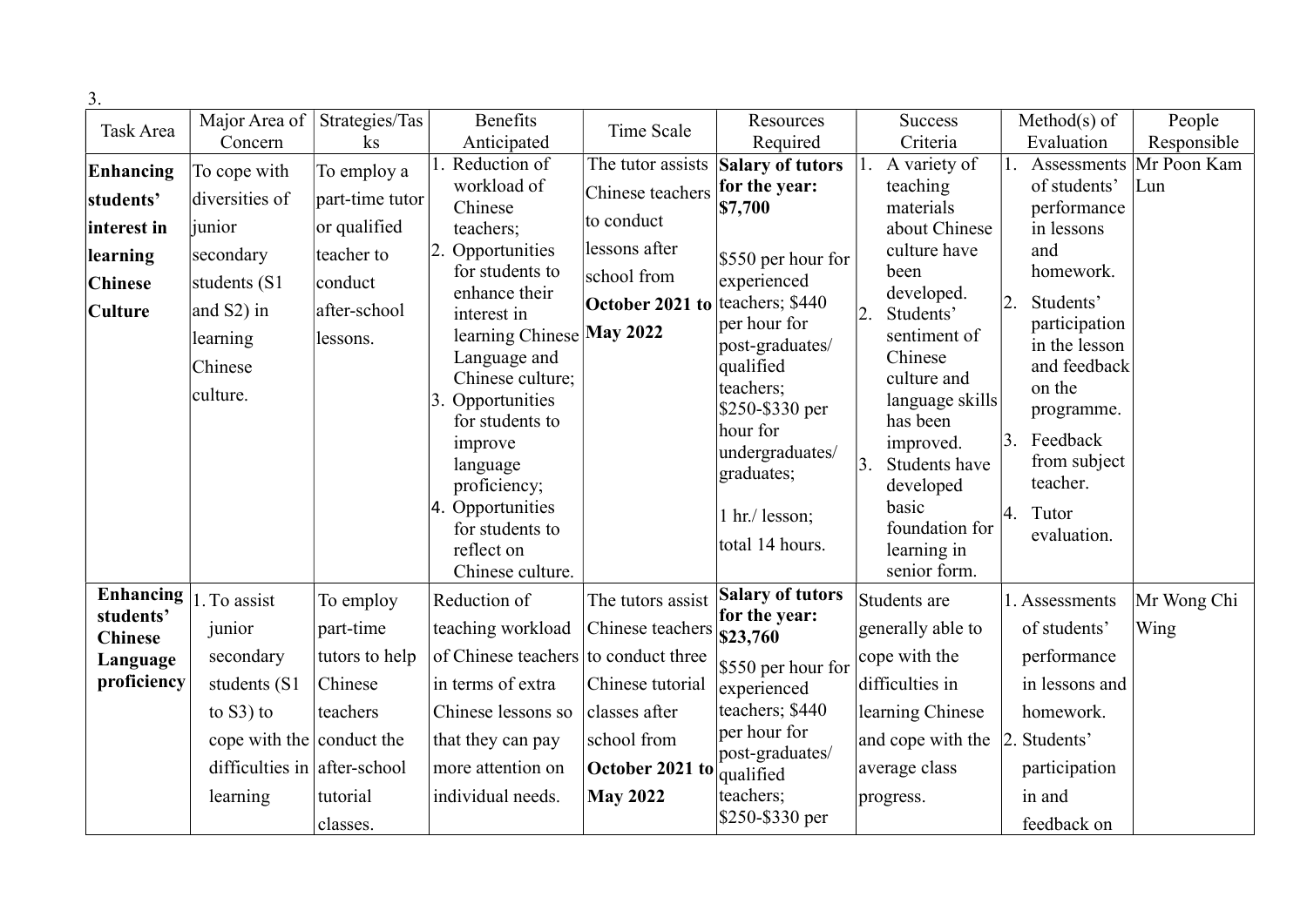| Chinese.                                                     |                                                                                                                                                                                       |                                                                                                                                                                        |                                                                                                                                              | hour for<br>undergraduates/<br>graduates;<br>1.5hrs / lesson;<br>8 lesson/term;<br>total 72 hours<br>(Actual number<br>of lessons may<br>vary).                                                                                                           |                                                                                                                                                                                                                                         | the Chinese<br>tutorial<br>classes.<br>3. Feedback<br>from Subject<br>teacher.<br>4. Tutors<br>evaluation.                                                                       |                  |
|--------------------------------------------------------------|---------------------------------------------------------------------------------------------------------------------------------------------------------------------------------------|------------------------------------------------------------------------------------------------------------------------------------------------------------------------|----------------------------------------------------------------------------------------------------------------------------------------------|-----------------------------------------------------------------------------------------------------------------------------------------------------------------------------------------------------------------------------------------------------------|-----------------------------------------------------------------------------------------------------------------------------------------------------------------------------------------------------------------------------------------|----------------------------------------------------------------------------------------------------------------------------------------------------------------------------------|------------------|
| 2. To raise<br>students'<br>interest in<br>Chinese<br>debate | To employ a<br>part-time<br>coach to help<br>Chinese<br>teachers<br>conduct the<br>debate classes in debate;<br>for students<br>and the<br>speech and<br>debating team   language use | Reduction of<br>teaching workload<br>of Chinese<br>teachers;<br>opportunities for<br>students to engage<br>opportunities to<br>shift the focus of<br>language study to | The coach<br>assists<br>Chinese teachers \$20,000<br>to conduct<br>debating classes<br>after school<br>from October<br>$2021$ to May<br>2022 | Salary of tutors<br>for the year:<br>$$440$ per hour for<br>graduates with<br>particular<br>expertise;<br>\$400 per hour for<br>non-graduates<br>with particular<br>expertise;<br>$45-50$ hours in<br>total (actual<br>number of<br>lessons may<br>vary). | 1. Performance of<br>the debating<br>members in the<br>debating<br>competition.<br>2. Number of<br>students<br>participating in<br>the training and<br>the<br>competition.<br>3. Members'<br>attendance in<br>each training<br>session. | 1. The coach<br>will be<br>evaluated by<br>the teacher<br>-in-charge<br>2. Students'<br>participation<br>in and<br>feedback<br>3.<br>Questionnaire<br>s completed<br>by students | Mr Ng Ka<br>Hung |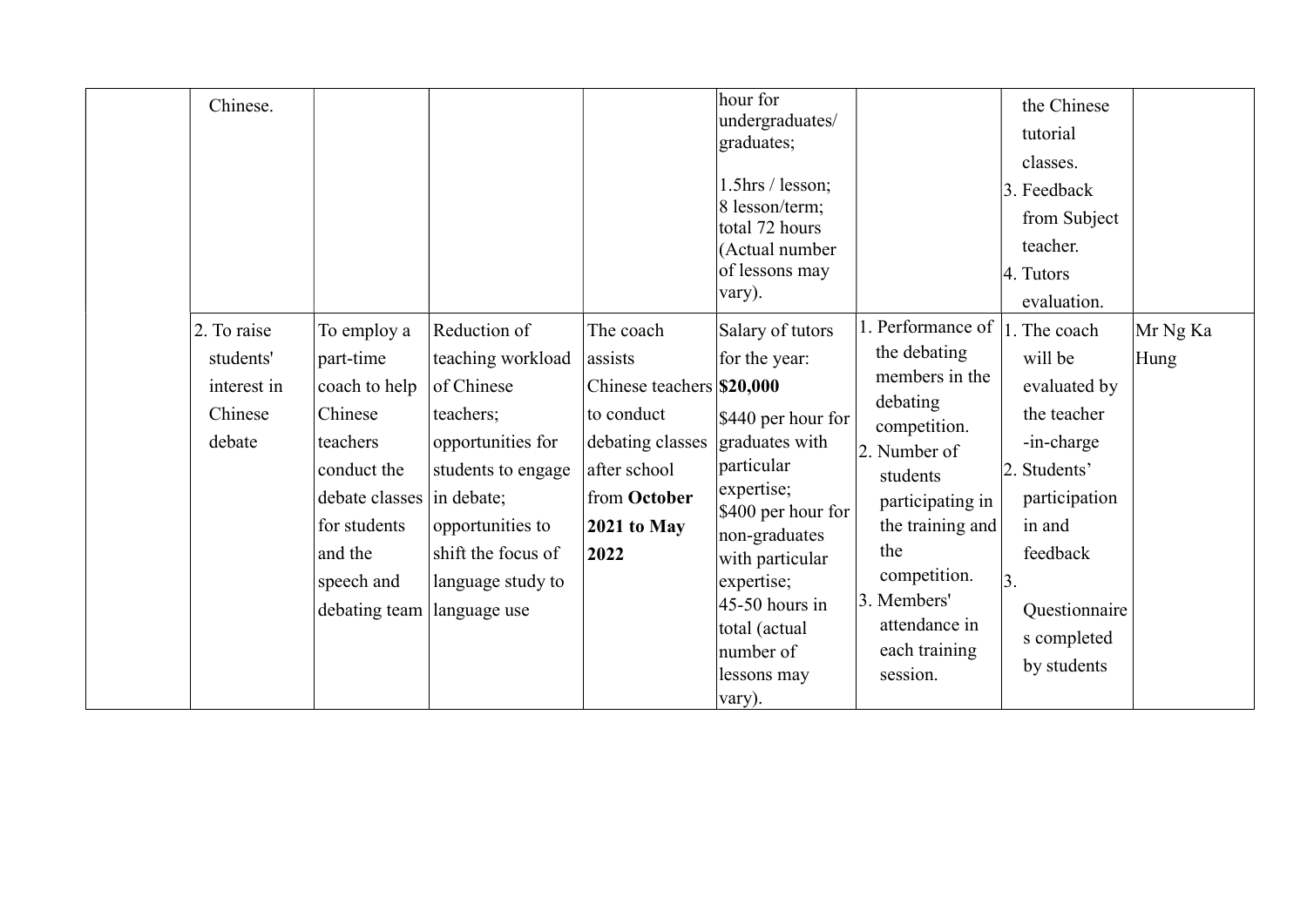| Major Area(s)<br>Benefits<br>$Method(s)$ of<br>People<br>Resources<br>Success<br>Task Area<br>Time Scale<br>Strategies/Tasks<br>of Concern<br>Anticipated<br>Required<br>Criteria<br>Evaluation<br>Students are<br>Reduction of<br>Salary of<br>. Assessments of<br>Enhancing<br>To assist<br>To employ<br>The tutors<br>Pan and<br>generally<br>students'<br>teaching<br>tutors for the<br>tutors to help<br>assist<br>students'<br>junior<br>able to cope<br>year: \$23,760<br>performance in<br>Mathematics<br>workload of<br>Mathematics<br>secondary<br>basic<br>with the<br>Hau<br>teachers<br>Mathematics<br>teachers to<br>lessons and<br>students (S1)<br>competency<br>\$250-\$330 per<br>difficulties in<br>conduct<br>teachers in terms conduct<br>homework<br>to $S3$ ) to cope<br>in<br>hour for<br>learning<br>Mathematics<br>with the<br>after-school<br><b>Mathematics</b><br>of extra<br>undergraduate<br>2. Students'<br>Mathematics<br>tutorial classes s/ graduates;<br>tutorial classes<br>Mathematics<br>difficulties in<br>participation in<br>One class per<br>and cope<br>after school<br>learning<br>lessons so that<br>and feedback on<br>with the<br>from October form; 16<br>Mathematics<br>they can pay<br>the Mathematics<br>average class<br>lessons per<br>2021 to May<br>more attention<br>tutorial classes<br>class per year; progress<br>on individual<br>2022<br>3. Subject teacher | 4. |  |       |               |            |                                |
|---------------------------------------------------------------------------------------------------------------------------------------------------------------------------------------------------------------------------------------------------------------------------------------------------------------------------------------------------------------------------------------------------------------------------------------------------------------------------------------------------------------------------------------------------------------------------------------------------------------------------------------------------------------------------------------------------------------------------------------------------------------------------------------------------------------------------------------------------------------------------------------------------------------------------------------------------------------------------------------------------------------------------------------------------------------------------------------------------------------------------------------------------------------------------------------------------------------------------------------------------------------------------------------------------------------------------------------------------------------------------------------------------------------------------|----|--|-------|---------------|------------|--------------------------------|
|                                                                                                                                                                                                                                                                                                                                                                                                                                                                                                                                                                                                                                                                                                                                                                                                                                                                                                                                                                                                                                                                                                                                                                                                                                                                                                                                                                                                                           |    |  |       |               |            | Responsible                    |
| lesson.<br>4. Tutor evaluation                                                                                                                                                                                                                                                                                                                                                                                                                                                                                                                                                                                                                                                                                                                                                                                                                                                                                                                                                                                                                                                                                                                                                                                                                                                                                                                                                                                            |    |  | needs | 1.5 hours per | evaluation | Mr. Fong Hing<br>Mr. Leung Man |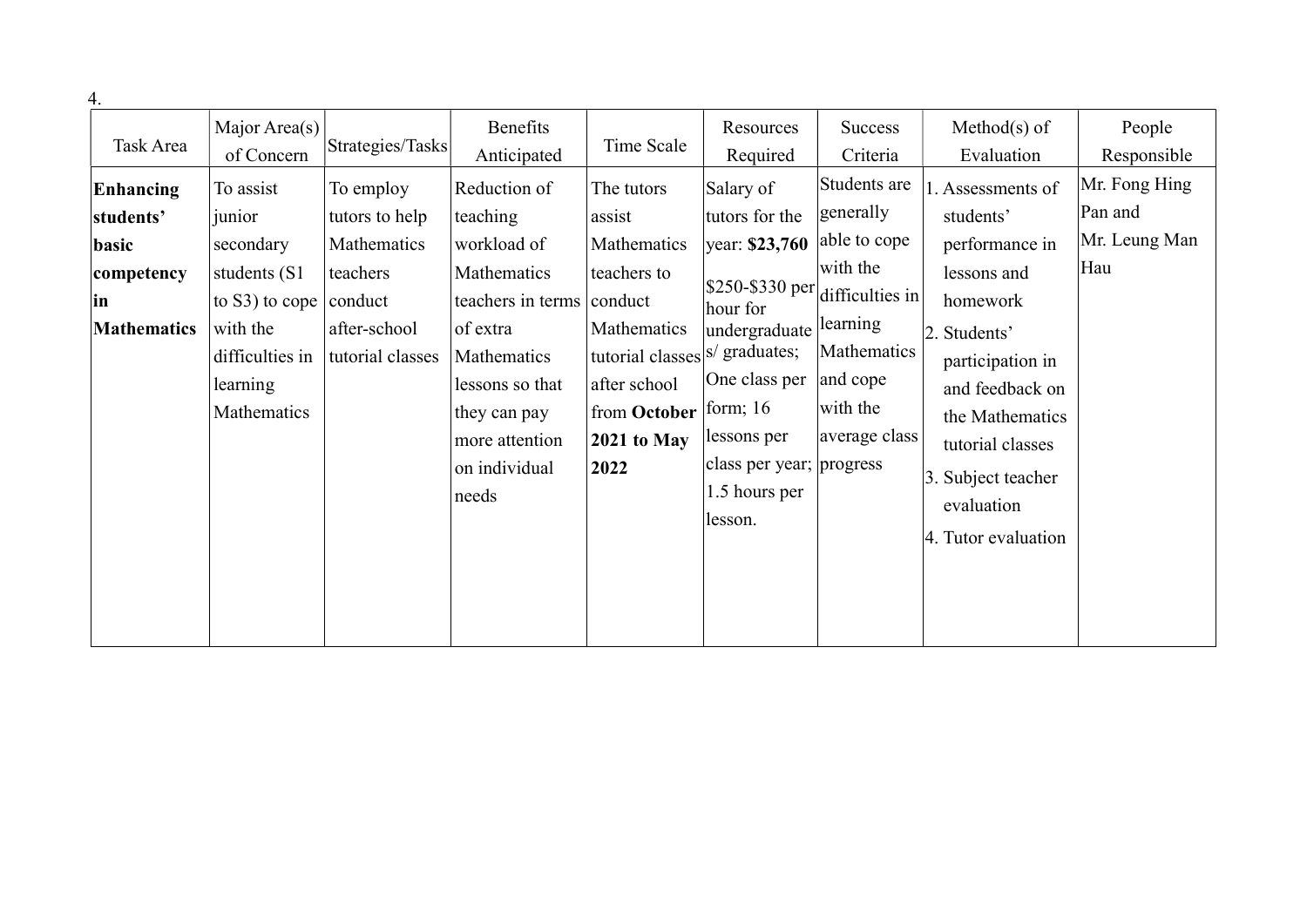| 5.                               |                       |                  |               |               |                |               |                  |             |
|----------------------------------|-----------------------|------------------|---------------|---------------|----------------|---------------|------------------|-------------|
| Task Area                        | Major Area(s) of      | Strategies/Tasks | Benefits      | Time Scale    | Resources      | Success       | $Method(s)$ of   | People      |
|                                  | Concern               |                  | Anticipated   |               | Required       | Criteria      | Evaluation       | Responsible |
| <b>Promoting</b>                 | 1. To assist teachers | To employ one    | 1. Reduction  | From          | Salary for the | 1. To produce | 1. Performance   | Mr Chiu     |
| e-learning                       | in producing          | part time        | of workload   | September     | year:          | school        | appraisal of     | Chun Wai    |
| and offer                        | videos in learning    | Campus TV        | of teachers   | $2021$ to     | \$118,796      | videos and    | Campus TV        | and         |
| assistance                       | 2. To assist, coach   | assistant:       | in producing  | <b>August</b> |                | teaching      | assistant.       | Mr Mak      |
| in                               | and support           | 1. to assist     | teaching      | 2022          | Hourly salary  | videos        | 2. Evaluation of | Mang Tao    |
| developing                       | MMPT in               | teachers to      | videos.       |               | is HK\$130.    | effectively.  | students'        |             |
| Campus<br>producing videos<br>TV |                       | produce          | 2. Promoting  |               |                | 2. To raise   | participation    |             |
|                                  | teaching              | extra-           |               |               | students'      | and their     |                  |             |
|                                  | 3. To assist the      | videos           | curricular    |               |                | activity      | feedback on      |             |
|                                  | development of        |                  | activities in |               |                | participation | school           |             |
|                                  | campus TV.            | 2. to assist,    | school.       |               |                | rate.         | activities.      |             |
|                                  |                       | coach and        | 3. Help to    |               |                | 3. To raise   | 3. Performance   |             |
|                                  |                       | support          | assist and    |               |                | students'     | in different     |             |
|                                  |                       | MMPT in          | supervise     |               |                | interest in   | video            |             |
|                                  |                       | editing school   | students to   |               |                | video         | competitions     |             |
|                                  |                       | videos and       | produce       |               |                | production.   |                  |             |
|                                  |                       | shooting.        | more          |               |                |               |                  |             |
|                                  |                       |                  | professional  |               |                |               |                  |             |
|                                  |                       |                  | videos.       |               |                |               |                  |             |
|                                  |                       |                  |               |               |                |               |                  |             |
|                                  |                       |                  |               |               |                |               |                  |             |
|                                  |                       |                  |               |               |                |               |                  |             |
|                                  |                       |                  |               |               |                |               |                  |             |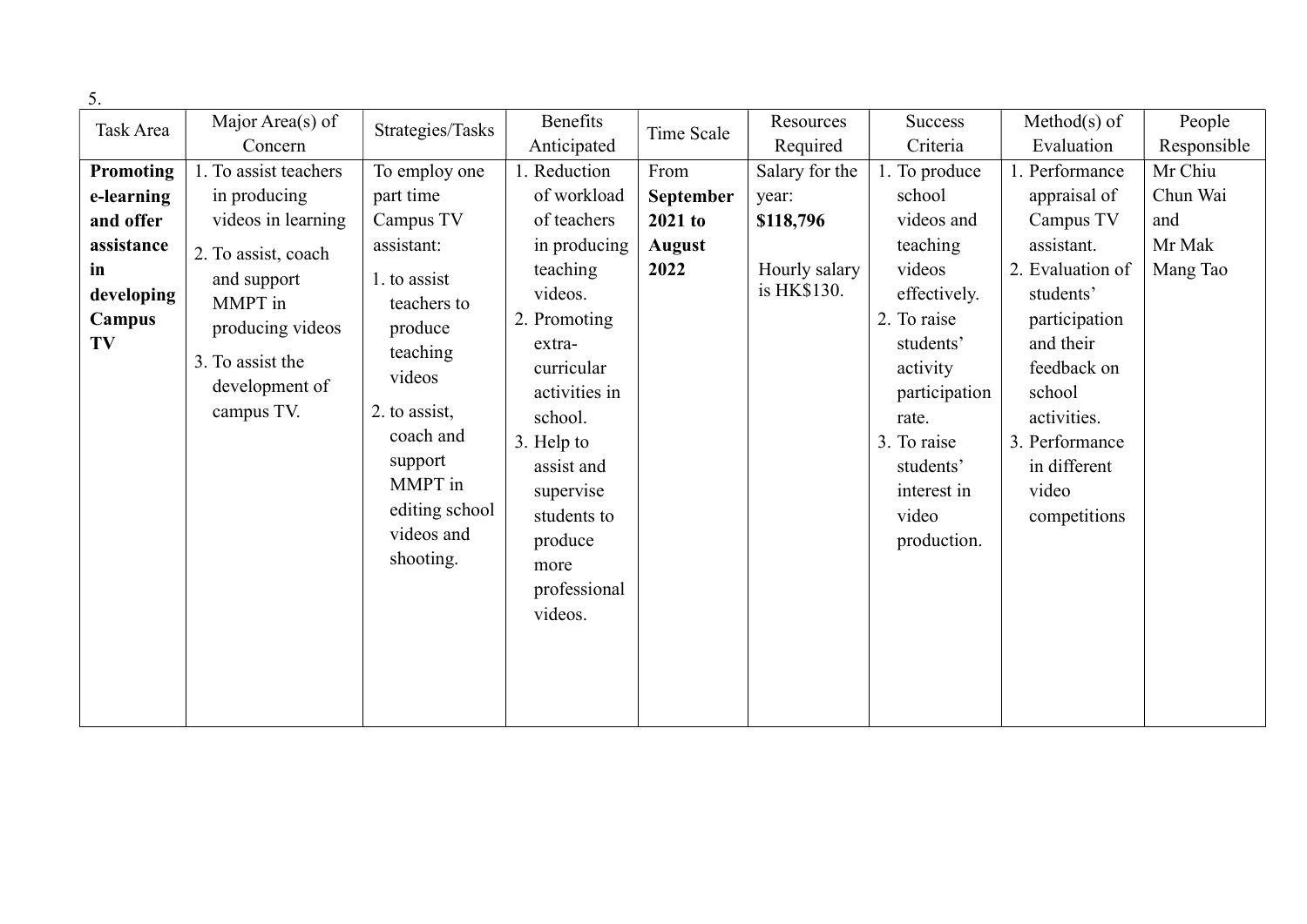| 6.                          |                                                                                                                                                                                                                                                                                          |                                                                                                                                                                                                                                                                                                                                                                                                              |                                                                                                                                                                                                                                                                                                                                                                                                                                                               |                                                    |                                                                                       |                                                                                                                                                                                                                                                                                                                                                                                                                |                                                                                                                                                                                               |                   |
|-----------------------------|------------------------------------------------------------------------------------------------------------------------------------------------------------------------------------------------------------------------------------------------------------------------------------------|--------------------------------------------------------------------------------------------------------------------------------------------------------------------------------------------------------------------------------------------------------------------------------------------------------------------------------------------------------------------------------------------------------------|---------------------------------------------------------------------------------------------------------------------------------------------------------------------------------------------------------------------------------------------------------------------------------------------------------------------------------------------------------------------------------------------------------------------------------------------------------------|----------------------------------------------------|---------------------------------------------------------------------------------------|----------------------------------------------------------------------------------------------------------------------------------------------------------------------------------------------------------------------------------------------------------------------------------------------------------------------------------------------------------------------------------------------------------------|-----------------------------------------------------------------------------------------------------------------------------------------------------------------------------------------------|-------------------|
| Task Area                   | Major Area(s) of                                                                                                                                                                                                                                                                         | Strategies/Tasks                                                                                                                                                                                                                                                                                                                                                                                             | Benefits                                                                                                                                                                                                                                                                                                                                                                                                                                                      | Time Scale                                         | Resources                                                                             | <b>Success</b>                                                                                                                                                                                                                                                                                                                                                                                                 | $Method(s)$ of                                                                                                                                                                                | People            |
|                             | Concern                                                                                                                                                                                                                                                                                  |                                                                                                                                                                                                                                                                                                                                                                                                              | Anticipated                                                                                                                                                                                                                                                                                                                                                                                                                                                   |                                                    | Required                                                                              | Criteria                                                                                                                                                                                                                                                                                                                                                                                                       | Evaluation                                                                                                                                                                                    | Responsible       |
| Library<br><b>Assistant</b> | The recent<br>educational<br>reforms and the<br>New Senior<br>Secondary<br>Curriculum<br>require students to books, shelving,<br>do a lot of reading organizing<br>and research.<br>Support for the<br>librarian will<br>create a more<br>dynamic library<br>and heighten its<br>purpose | To employ one<br>highly<br>motivated<br>assistant to help<br>with clerical<br>tasks such as<br>wrapping up<br>rosters of<br>student helpers,<br>training and<br>supervising<br>student helpers,<br>arranging<br>newspaper<br>subscription and<br>distribution,<br>updating display<br>boards,<br>maintaining an<br>attractive and<br>welcoming<br>library<br>environment,<br>and other duties<br>as directed | 1. The library<br>opening hours<br>and dates can<br>be extended<br>and the library<br>will be<br>supervised at<br>all times<br>2. Reduction of<br>the day to day<br>clerical<br>workload of<br>librarian in<br>order to free<br>that person to<br>work closely<br>with panel<br>chairpersons in<br>the selection,<br>purchase and<br>promotion of<br>library<br>materials and<br>services<br>3. More students<br>will be<br>attracted to<br>visit the library | From<br>September<br>2021 to<br><b>August 2022</b> | Salary for<br>one year:<br>\$119,070<br>$($9,450 \text{ per}$<br>month and<br>5% MPF) | 1. Increased<br>number of<br>students using<br>the library<br>2. Increased<br>number of items<br>being borrowed.<br>3. More<br>library-related<br>activities are<br>held<br>4. Regular<br>updating of<br>library<br>noticeboards<br>both within and<br>outside the<br>library<br>5. Additional<br>services and<br>promotion being<br>offered to the<br>students in the<br>form of<br>extended library<br>hours | 1. Performance<br>appraisal<br>2. Records of<br>student<br>borrowings<br>3. Evaluation of<br>students' and<br>staff's<br>participation in,<br>and their<br>feedback on,<br>library activities | Ms Lee Suk<br>Man |